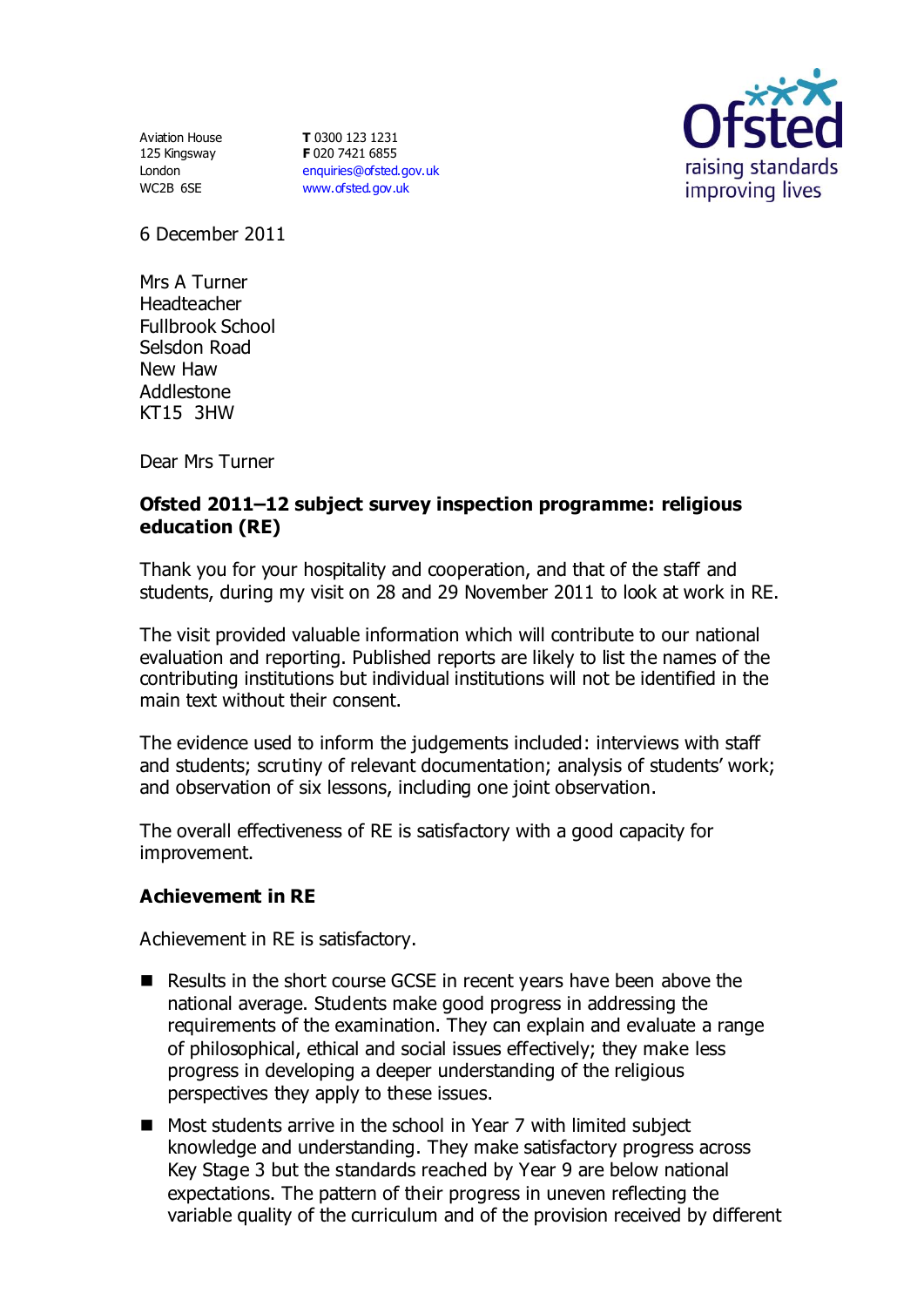groups of students. While they have opportunities to explore a range of aspects of religious belief and practice, their overall knowledge and understanding of religions and beliefs are underdeveloped. They often struggle to link together different aspects of their learning.

■ Students' behaviour and attitudes are generally positive. They are better at Key Stage 4 where students have a much clearer view about the purpose and value of the subject. Some students find it difficult to explain the relevance of their learning at Key Stage 3 and do not always fully understand the value of exploring religious diversity.

## **Quality of teaching in RE**

The quality of teaching in RE is satisfactory with some good features.

- $\blacksquare$  RE is taught by a team of humanities teachers that includes two subject specialists. This pattern of delivery is a strength of the provision with the potential to secure future improvement in RE. All lessons are orderly and planned in detail. The management of the students and their activities is effective. Learning proceeds at a good pace and teachers demonstrate a sound grasp of the topics they are teaching.
- The best lessons are characterised by good structuring of the students' learning. Teachers explain the purpose and direction of the work clearly and set students tasks which challenge their thinking. Questioning is used well to extend students' ideas and check their progress. A range of imaginative strategies is used to stimulate and engage interest. In one Year 8 lesson, for example, the teacher used role play effectively to help the students evaluate the relevance of Christian values in the modern world. A strength of teaching at Key Stage 4 is the close attention paid to helping the students understand how to improve their work. In one Year 10 lesson, students collaborated well to plan how to improve their evaluation of issues related to marriage and relationships.
- Where teaching was at best satisfactory, learning often lacked structure and tasks did not build sequentially on prior work. Questioning was not used enough to check whether students understood what they were doing. As a result, some tasks lacked challenge or, in other cases, did not acknowledge significant gaps in the students' prior knowledge which prevented them from making good progress.
- $\blacksquare$  Teachers follow closely the humanities faculty marking policy. Assessment at Key Stage 4 is rigorous and supports students in making good progress. At Key Stage 3, assessment lacks precision and rigour and, as a result, students do not understand how to improve.

# **Quality of the curriculum in RE**

The quality of the curriculum in RE is satisfactory.

 $\blacksquare$  The provision for RE meets statutory requirements but is variable in its quality. A strength is the opportunity for most students to accredit their learning in RE. In the past, and currently in Year 11, the limited time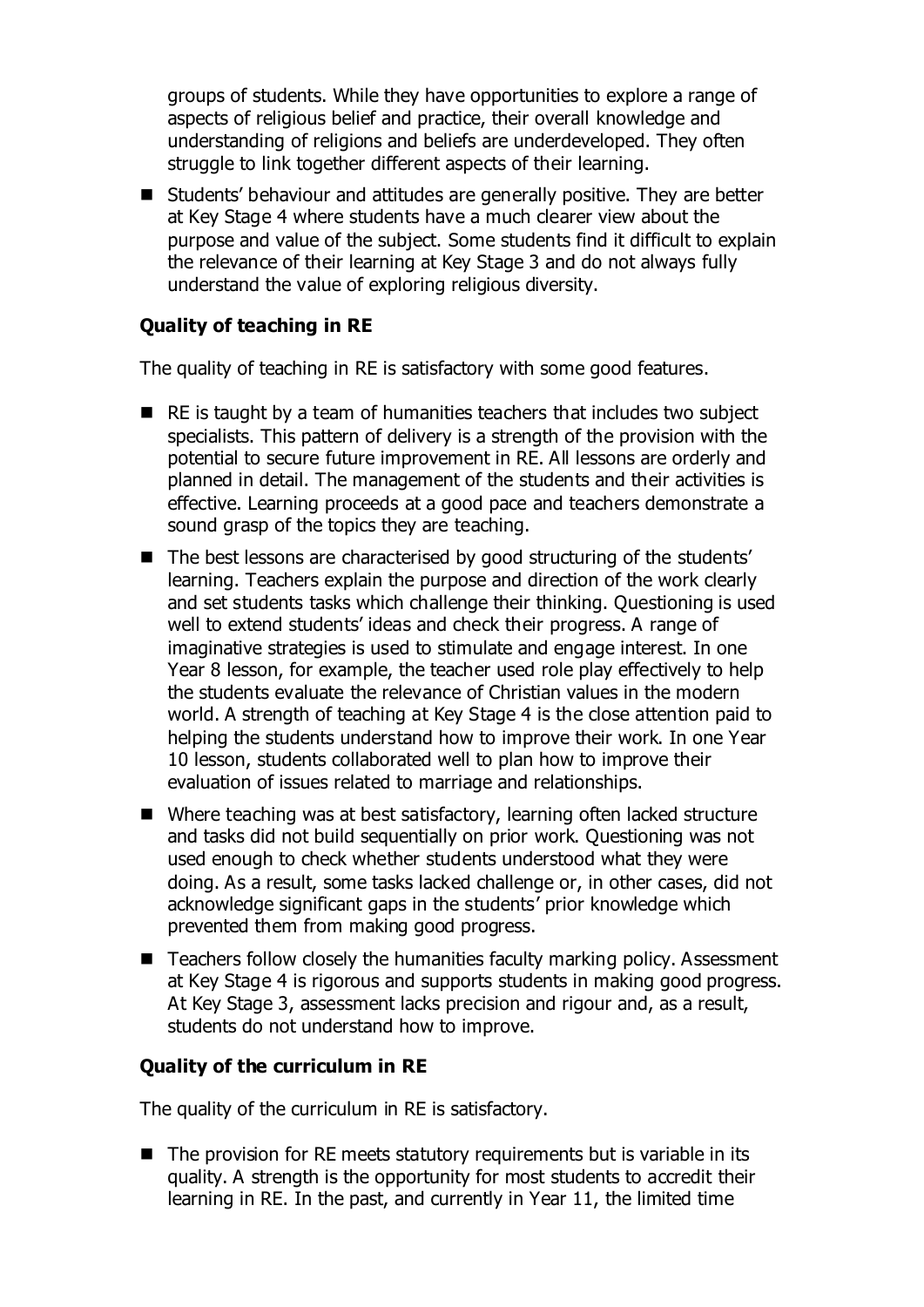allocation of one lesson a fortnight for GCSE short course provided students with insufficient opportunities to develop a deeper understanding of some of the material. This has now been addressed; students in Year 10 receive one lesson a week and this will be extended to Year 11 in 2012.

- $\blacksquare$  Provision is made for students in the sixth form to explore a variety of issues related to diversity, belief and values through, for example, offtimetable days and tutorial time.
- A clearly documented scheme of work is in place for Key Stage 3 based on the locally agreed syllabus. This is a stable basis for teaching and secures coverage of a range of religions and topics. However, many of the less effective features of teaching and student progress at Key Stage 3 derive from significant limitations in the curriculum. Many of the planned units are too brief and lack coherence and clarity of purpose. While the unit titles suggest an enquiry-based approach to RE, in practice the sequencing of learning often undermines this intention. The pattern of continuity and progression across the key stage is not well-defined and the topics chosen for study do not always engage the students' interest. Arrangements for assessing students' progress are not sufficiently embedded into the planning. The subject leadership is aware of these shortcomings and is intending to review of the provision.
- A modest but significant number of less able students are withdrawn from parts of the curriculum in Key Stage 3 and receive a separate provision which includes their RE. This provision is currently being managed and delivered by the Learning Support Faculty and there is a need to ensure that the effectiveness of this is carefully monitored and evaluated.
- An emerging strength of the provision has been the move in recent years towards a modular pattern of delivery of humanities securing more sustained learning and allowing teachers to build stronger relationships with their students. Timetabling constraints mean that this model has not been adopted for all classes this year. In some cases, students are currently only receiving one lesson of RE a fortnight with a serious detrimental impact on the quality of their learning. There are plans to remove this inequity next year and ensure that all students receive an equal entitlement.
- RE makes a positive contribution to the promotion of students' moral and social awareness. The impact on their spiritual and cultural awareness is more limited, in part because students have very limited opportunities to engage at first hand with the reality of religious life through the use of visits and visitors.

#### **Effectiveness of leadership and management in RE**

The effectiveness of leadership and management in RE is satisfactory.

RE has been through a period of turbulence in its staffing and leadership. These issues have now been resolved and the subject now benefits from well-qualified, enthusiastic and perceptive leadership, well-supported by the head of faculty. A key success has been the establishment of a committed team of humanities teachers who are keen to support the